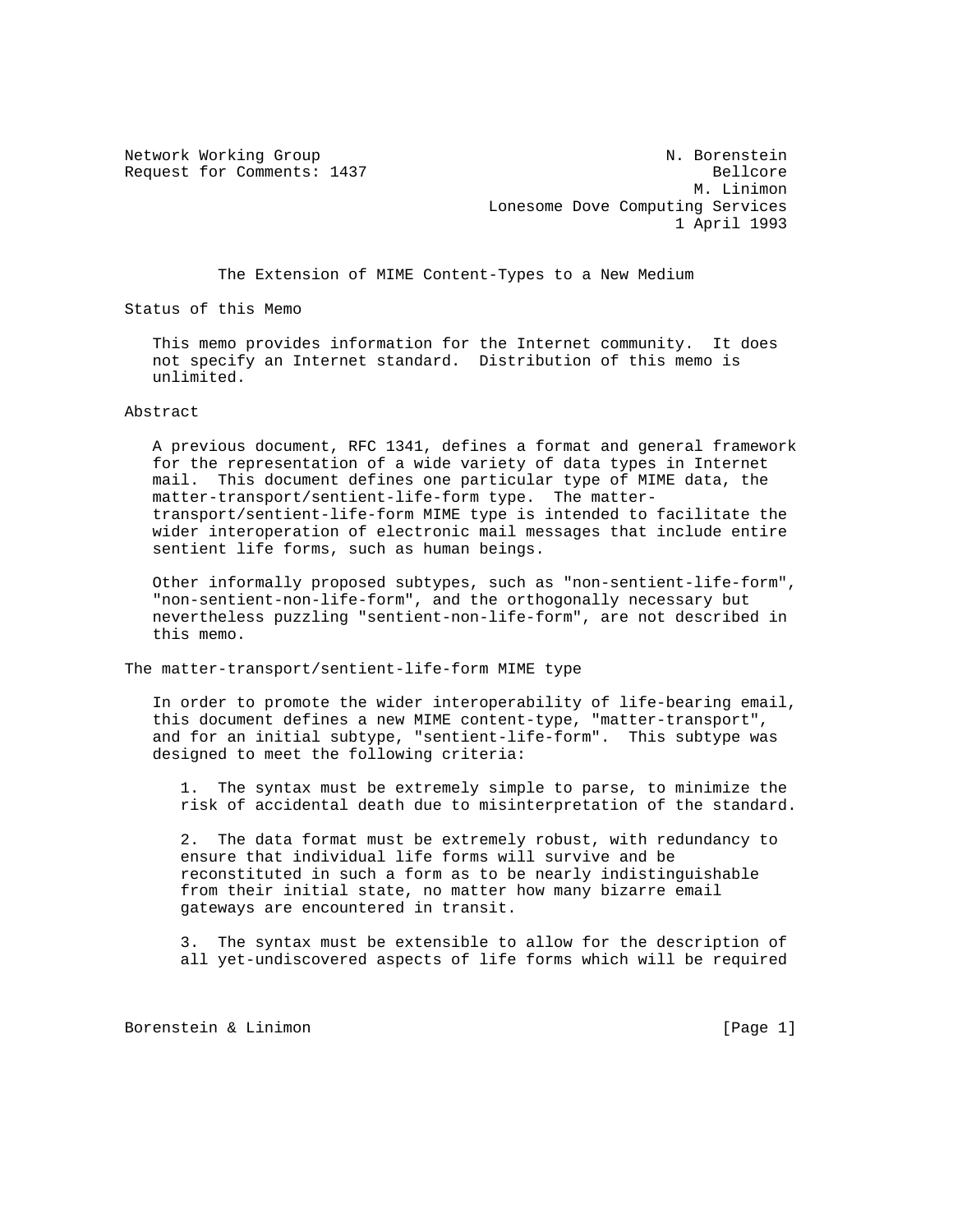for the transport of non-human species (e.g. dolphins, Klingons, or politicians).

 4. The syntax must be compatible with SGML, so that with an appropriate DTD (Document Type Definition -- the standard mechanism for defining a document type using SGML), a general SGML parser could be written to parse the data structure and produce directives to a lifeform-reconstitution mechanism. However, despite this compatibility, the syntax will most likely be far simpler than that of full SGML (so that no SGML knowledge is required in order to implement it), since it is anticipated that the full complexities of SGML will not be necessary for the description of even arbitrarily complex organic life forms.

 The syntax of the new content-type is very simple, and indeed makes considerable sacrifice of efficiency in the interest of simplicity. It is assumed to describe a three-dimensional rectangular solid, with the height, width, and depth (calibrated in centimeters) specified as parameters on the content-type line. (In general, this should be a cube that completely contains the life form being transported; but, where high bandwidth is not available, a somewhat smaller cube can be used, provided that facilities are known to be available at the recipient's end to administer the medical first aid that could be necessary if an individual is reconstituted sans some of its extremities.) A fourth parameter gives the resolution of the matter scan, calibrated in Angstroms. Thus, the following Content-type value:

 Content-type: matter-transport/sentient-life-form; height =  $200$ ; width =  $60$ ; depth= $60$ ; resolution=10

 implies that the cube being described is 60 cm by 60 cm by 200 cm, and is described to a resolution of 10 Angstroms. The resolution gives the quantization unit, and therefore determines the quality of the reproduction. The data stream itself then consists of a readout of the molecule found at each location, using the given resolution. If the resolution is high enough that more than one molecule is found in a given location, the molecule whose nucleus is closest to the center of the cube is used. Each molecule is described by its molecular formula, rendered in ASCII for maximum readability if matter-transport mail is inadvertently delivered to a human recipient and displayed on a terminal screen. Each molecule is followed by a space (ASCII 32) to separate it from the subsequent molecule description. Extremely long molecules may require the use of a content-transfer-encoding such as quoted-printable, to ensure that line-wrapping mail systems do not, for example, cause the unintended breakdown of complex proteins into their constituent elements.

Borenstein & Linimon **by Example 2** and Example 2 and Example 2 and Example 2 and Example 2 and Example 2 and Example 2 and Example 2 and Example 2 and Example 2 and Example 2 and Example 2 and Example 2 and Example 2 and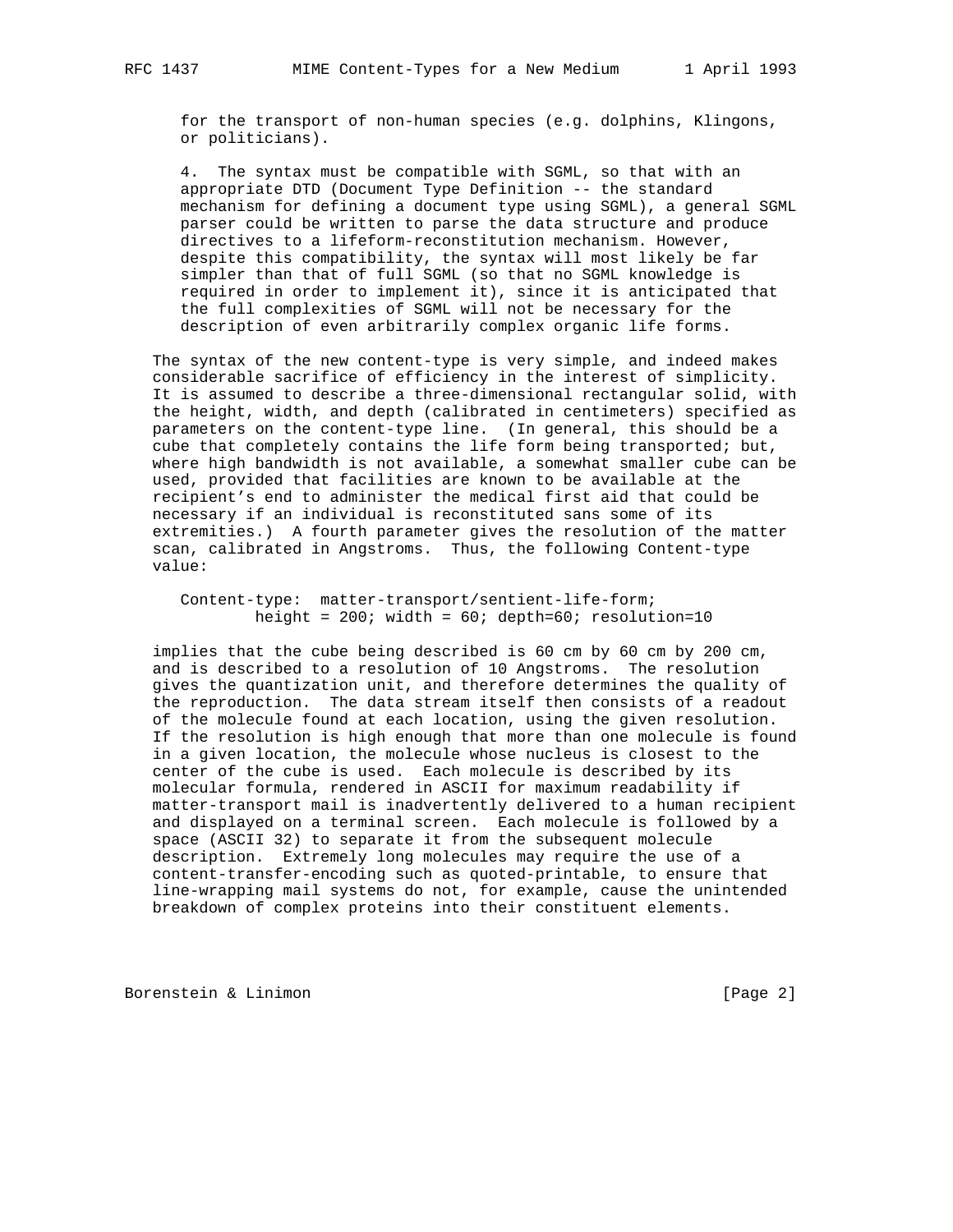The following is a message that gives a somewhat simplified rendition of a well-known American politician, starting from the top:

 From: "Nathaniel S. Borenstein" <nsb@bellcore.com> To: Mark Linimon <linimon@lonesome.com> Subject: Think hard before reconstructing Content-description: Dan Quayle, low-res version Content-type: matter-transport/sentient-life-form height =  $200$ ; width =  $60$ ; depth= $60$ ; resolution=100000

 Fe Fe Fe Fe Fe Fe Fe Fe Fe Fe Fe Fe Fe Fe Fe Fe Fe Fe Fe Fe Fe Fe Fe Fe Fe Fe Fe Fe Fe Fe Fe Fe Fe Fe Fe Fe Fe Fe Fe Fe Fe Fe Fe Fe Fe Fe Fe NO2 NO2 NO2 NO2 NO2 NO2 NO2 NO2 NO2 NO2 NO2 NO2 NO2 NO2 NO2 NO2 Fe Fe NO2 NO2 NO2 NO2 NO2 NO2 NO2 NO2 NO2 NO2 NO2 NO2 NO2 NO2 NO2 NO2 Fe Fe NO2 NO2 NO2 NO2 NO2 NO2 NO2 NO2 NO2 NO2 NO2 NO2 NO2 NO2 NO2 NO2 Fe Fe NO2 NO2 NO2 NO2 NO2 NO2 NO2 NO2 NO2 NO2 NO2 NO2 NO2 NO2 NO2 NO2 Fe Fe NO2 NO2 NO2 NO2 NO2 NO2 NO2 NO2 NO2 NO2 NO2 NO2 NO2 NO2 NO2 NO2 Fe Fe NO2 NO2 NO2 NO2 NO2 NO2 NO2 NO2 NO2 NO2 NO2 NO2 NO2 NO2 NO2 NO2 Fe Fe NO2 NO2 NO2 NO2 NO2 NO2 NO2 NO2 NO2 NO2 NO2 NO2 NO2 NO2 NO2 NO2 Fe Fe NO2 NO2 NO2 NO2 NO2 NO2 NO2 NO2 NO2 NO2 NO2 NO2 NO2 NO2 NO2 NO2 Fe Fe NO2 NO2 NO2 NO2 NO2 NO2 NO2 NO2 NO2 NO2 NO2 NO2 NO2 NO2 NO2 NO2 Fe Fe NO2 NO2 NO2 NO2 NO2 NO2 NO2 NO2 NO2 NO2 NO2 NO2 NO2 NO2 NO2 NO2 Fe Fe NO2 NO2 NO2 NO2 NO2 NO2 NO2 NO2 NO2 NO2 NO2 NO2 NO2 NO2 NO2 NO2 Fe Fe NO2 NO2 NO2 NO2 NO2 NO2 NO2 NO2 NO2 NO2 NO2 NO2 NO2 NO2 NO2 NO2 Fe Fe NO2 NO2 NO2 NO2 NO2 NO2 NO2 NO2 NO2 NO2 NO2 NO2 NO2 NO2 NO2 NO2 Fe Fe Fe Fe Fe Fe Fe Fe Fe Fe Fe Fe Fe Fe Fe Fe Fe Fe Fe Fe Fe Fe Fe Fe Fe Fe Fe Fe Fe Fe Fe Fe Fe Fe Fe Fe Fe Fe Fe Fe Fe Fe Fe Fe Fe Fe Fe

 Obviously, a real politician's skull is more complex than pure iron, as is its interior, but this simplified example should give the general flavor of the protocol.

 (A caveat, however, in the reconstitution of Vice-Presidents of the United States: allegedly, some of the matter-reconstitution schemes currently under development are reputed to perform less than optimally while trying to reconstitute areas of relatively high vacuum; for instance, their skulls. A recommended acceptance test might be to experiment with subjects whose skulls are only at partial vacuum, such as Vice-Presidents of Marketing.)

MHS (X.400) Gateway Considerations

 The proper behavior of a MIME/MHS gateway with regard to the transmission of complex multimedia messages is a topic of ongoing investigation under the auspices of the IETF. The addition of matter transport should not significantly complicate that effort, as it is already necessary to specify gateway behavior for MIME types that have no X.400 equivalents, and matter transport is simply another

Borenstein & Linimon **by Example 20** and the set of  $[Page 3]$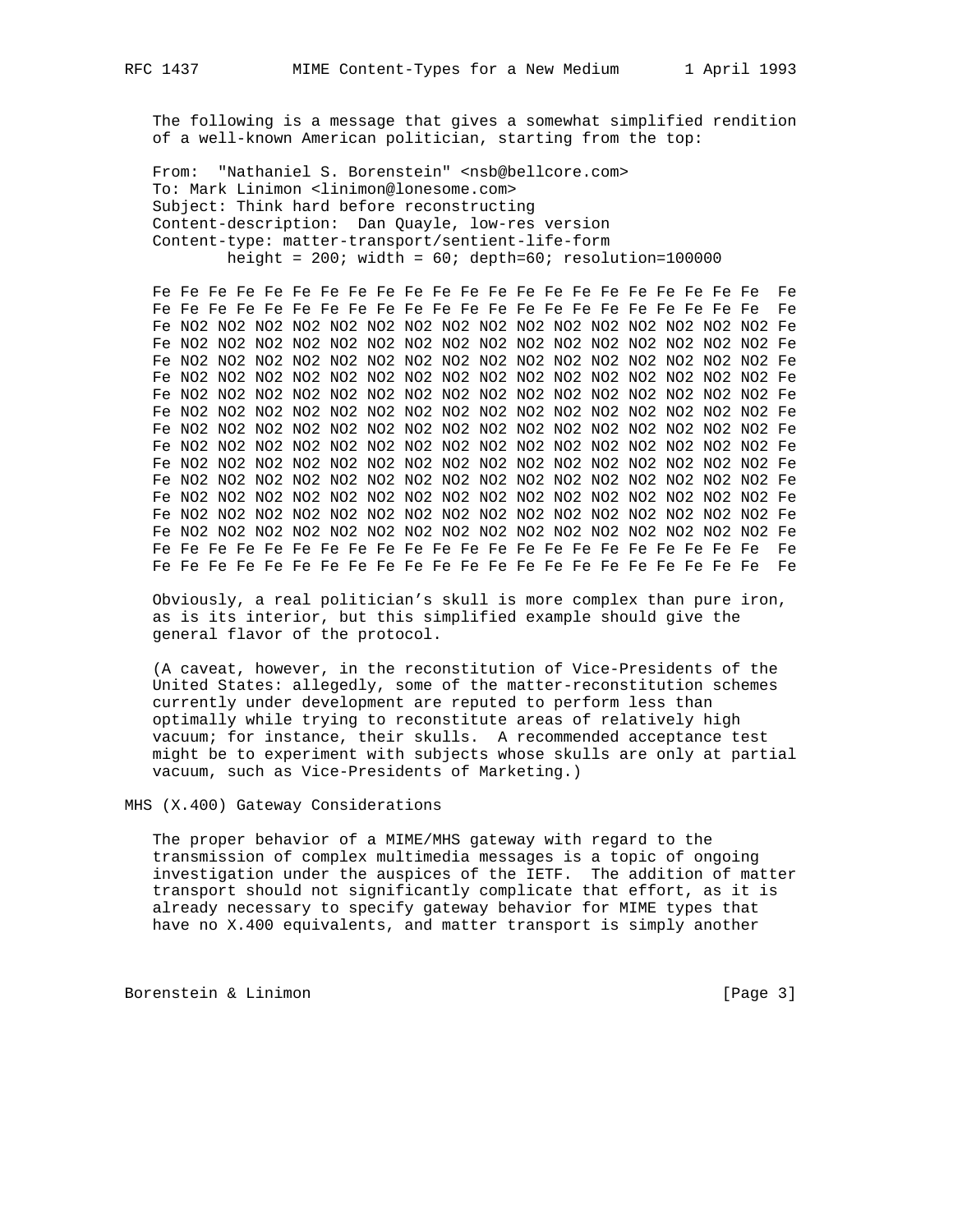such untranslatable type.

 However, real-world X.400 gateways might be considered to significantly increase the hazard that mail containing a human being will be rejected with a message so cryptic that the recipient deletes it without ever realizing that an embedded human being is enclosed. For this reason, it is recommended that the subject of matter transport be explicitly marked "for further study" in the next generation of the X.400 specification, X.400-1996. This will give the community ample time to define a more complete specification for matter transport as part of X.400-2000, and possibly even a readily implementable specification as part of X.400-2004, although some will no doubt argue that this would be too strong a break with tradition.

Implementation Considerations

 The user is cautioned against passing MIME transporter messages through computers equipped with the NFS file system. A no-file space error caused one of the laboratory rats on our prototype system to be truncated to a zero-length file. Unfortunately we had neglected to mount a scratch rat. (We have decided to permanently retain the empty filename in his honor).

 Byte swapping problems on other storage systems can be similarly annoying, but should not be a problem if network byte order is always maintained ocrrcelty.

 Despite the authors' belief in the robustness of the protocol, passage of email through certain systems seems to result in the sentient-life-form arriving at its destination upside down, resulting in an annoying "thud". The cause is still under investigation.

 Interoperation with matter-transporters using polar coordinate systems is discouraged, due to round-off and other algorithmic errors in certain ubiquitous floating-point implementations, leading to results which are best discreetly described as "disappointing."

Similarly, off-by-one errors should be avoided.

 Widespread adoption of this protocol may lead to an increase in user demand for reliable backup systems. More importantly, for the first time management may be motivated to adequately fund such systems when they discover the possibility that proper email backup may confer upon them virtual immortality. (On the other hand, implementors should seriously consider the desirability of making their managers immortal.)

Borenstein & Linimon [Page 4]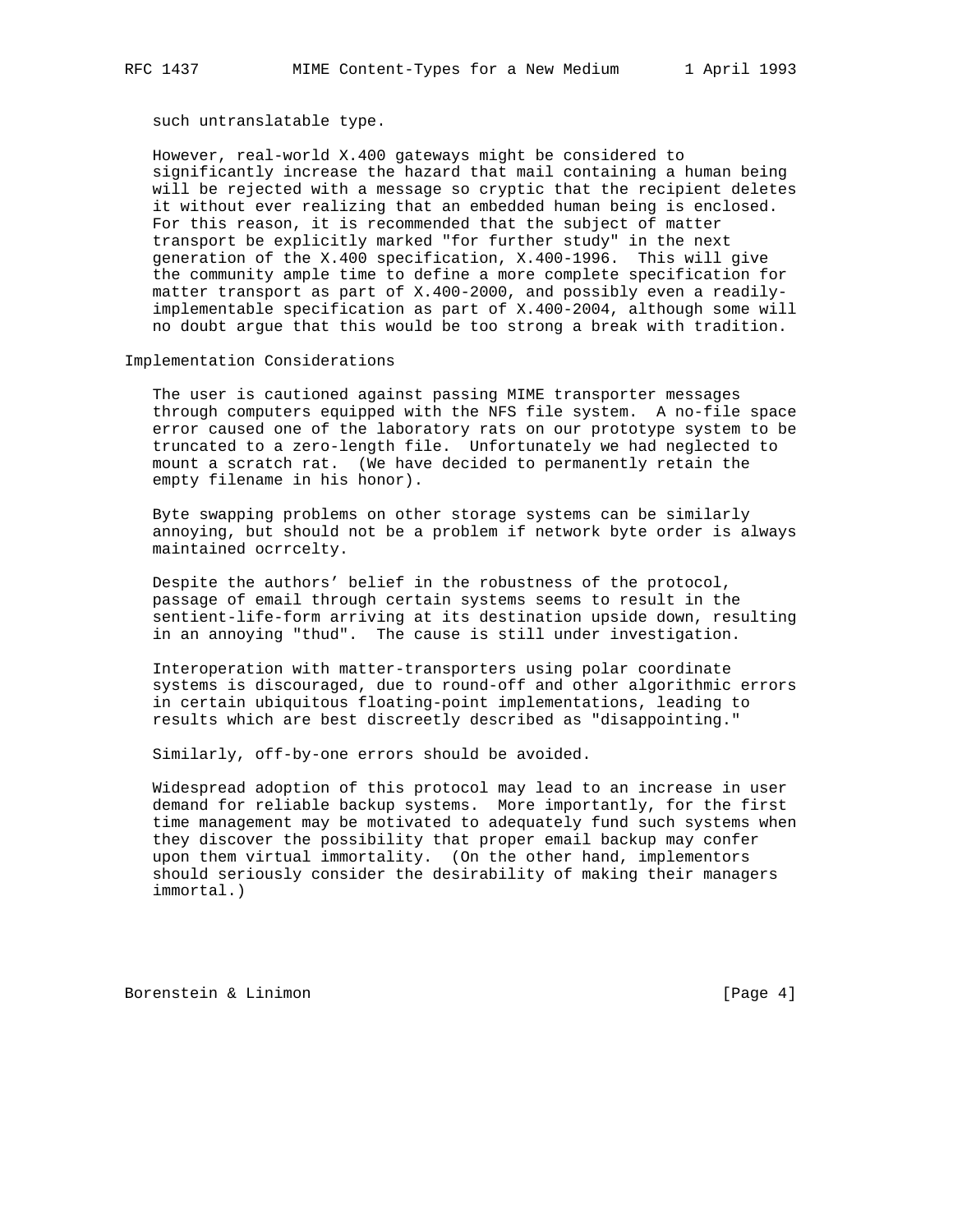An additional concern reflects the fact that, prior to the introduction of this content-type, duplicate mail delivery was a relatively minor nuisance. With the mail extensions described in this document, however, comes the possibility that duplicate mail delivery will leave a user with, for example, multiple spouses or mothers-in-law. The relative weights of the desire to avoid duplicate delivery and the desire to avoid lost mail may change accordingly.

## Security Considerations

 Security considerations are not discussed in this memo. However, law enforcement officials might wish to consider the possibility that this mechanism could be used by criminals, either to escape extradition by mailing themselves outside of a legal jurisdiction, or to outwait the statute of limitations by mailing themselves through complex mail routes with long delays. (One supposes that they could also look on the bright side, and consider MIME as a possible approach to solving the long-standing problem of prison overcrowding.)

## Authors

 The authors of this document may be reconstituted by feeding the following data to an Internet-connected MIME reader:

Content-type: multipart/mixed; boundary=NextAuthor

```
--NextAuthor
```
Content-type: message/external-body; access-type=anon-ftp; site=thumper.bellcore.com; directory=pub/nsb; name=nsb.flesh Content-Description: Nathaniel Borenstein

Content-type: matter-transport/sentient-life-form height =  $200$ ; width =  $60$ ; depth= $60$ ; resolution= $100000$ --NextAuthor Content-type: message/external-body; access-type=anon-ftp; site=thumper.bellcore.com; directory=pub/nsb; name=linimon.flesh Content-Description: Mark Linimon

Content-type: matter-transport/sentient-life-form height =  $200$ ; width =  $60$ ; depth= $60$ ; resolution= $100000$ --NextAuthor--